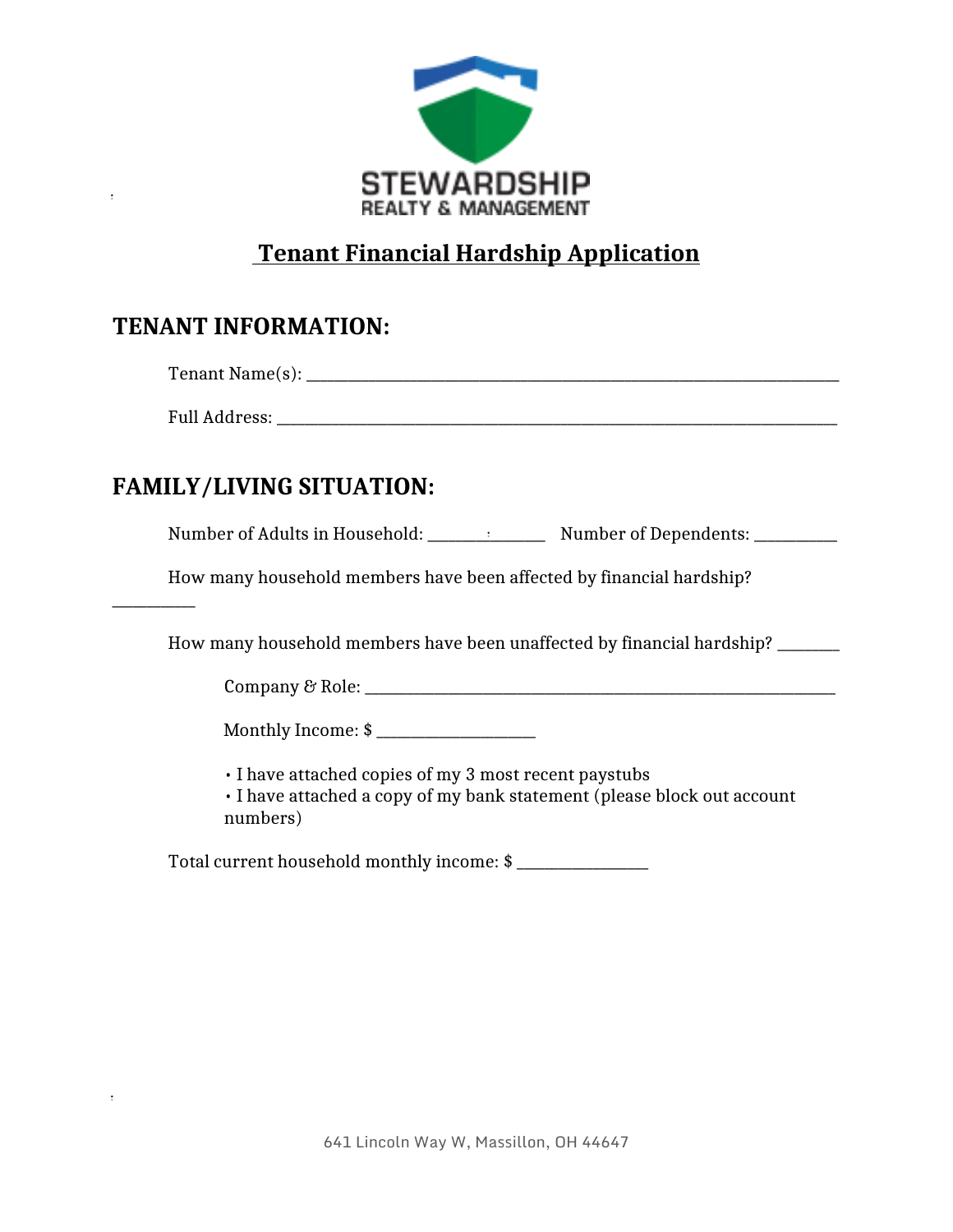

#### **WORKING SITUATION: PLEASE NOTE: ONE APPLICATION TO BE COMPLETED PER JOB LOSS/CHANGE OF JOB CIRCUMSTANCES**

 $\mathbb{R}^{n\times n}$ 

| My employment has been terminated.                                                      |  |  |
|-----------------------------------------------------------------------------------------|--|--|
| Last date of pamp to push tiss Owner and have madamy in Rome significantly reduced.     |  |  |
| I have attached betten et Sepory to miron sme supploy statement.                        |  |  |
| I have attachnd worderched a compet more density thank statement.                       |  |  |
| Business Namve attached a copy of my bank statement (please block out                   |  |  |
|                                                                                         |  |  |
|                                                                                         |  |  |
|                                                                                         |  |  |
| First date of isolation: ___/____/_____ Expected last date of isolation: ___/____/_____ |  |  |
|                                                                                         |  |  |
| I have attached copies of my 3 most recent paystubs.                                    |  |  |
| I have attached a copy of my bank statement (please block out                           |  |  |
| account numbers)                                                                        |  |  |
|                                                                                         |  |  |
| I have had my hours significantly reduced.                                              |  |  |
| I have attached a confirmation letter from my employer OR                               |  |  |
| I am self-employed.                                                                     |  |  |
| My hours have reduced by: _____________                                                 |  |  |
| Income loss of: \$                                                                      |  |  |
|                                                                                         |  |  |
|                                                                                         |  |  |
| I have attached copies of my 3 most recent paystubs.                                    |  |  |
| I have attached a copy of my bank statement (please block out                           |  |  |
| account numbers)                                                                        |  |  |
|                                                                                         |  |  |
|                                                                                         |  |  |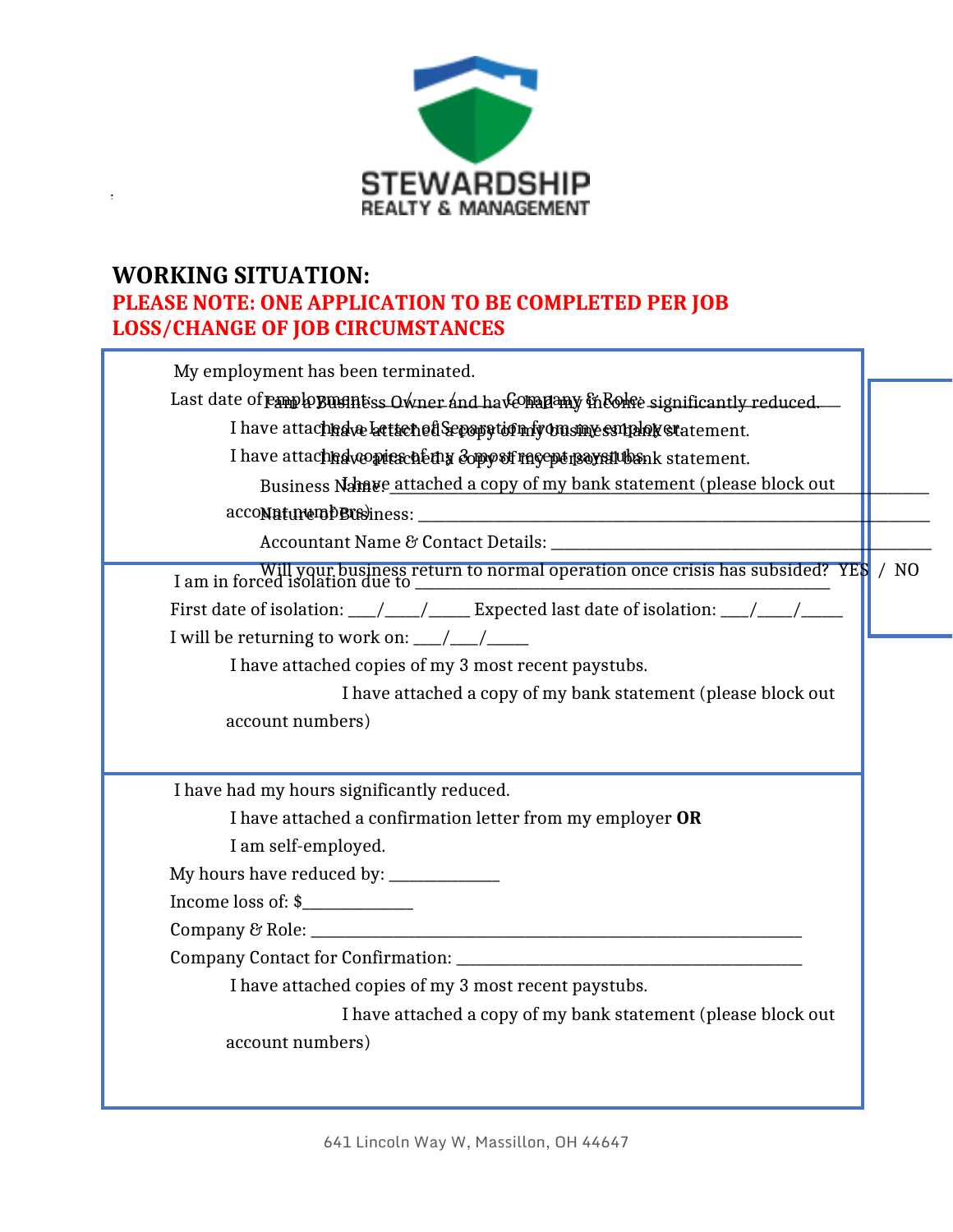

## **(Working Situation continued)**

#### **EXTENUATING CIRCUMSTANCE: (i.e. unexpected large expense that would hinder rent payment)**

Unexpected circumstance: \_\_\_\_\_\_\_\_\_\_\_\_\_\_\_\_\_\_\_\_\_\_\_\_\_\_\_\_\_\_\_\_\_\_\_\_\_\_\_\_\_\_\_\_\_\_\_\_\_\_\_\_\_\_\_\_\_\_\_\_\_\_\_

Loss of income due to circumstance: \$ \_\_\_\_\_\_\_\_\_\_\_\_\_\_\_\_\_\_\_\_\_\_\_\_\_\_\_\_\_\_

I have attached proof of payment for unexpected expense.

**\*Please be sure to also fill in the "Financial Request" section on the last page.**

#### **FINANCIAL REQUEST:**

 I would like to request a Rent Payment Plan. Pay \$ \_\_\_\_\_\_\_\_\_\_\_\_\_\_\_\_\_ per \_\_\_\_\_\_\_\_\_\_\_\_\_\_\_\_\_\_\_\_\_\_\_\_\_\_\_\_\_\_\_\_ Difference in total rent amount: \$ \_\_\_\_\_\_\_\_\_\_\_\_\_\_\_\_\_\_\_\_\_\_ Pay difference back by: \_\_\_\_\_\_\_\_\_\_\_\_\_\_\_\_\_\_\_\_\_\_\_\_\_\_\_\_\_\_\_\_\_\_ Paying an extra \$ \_\_\_\_\_\_\_\_\_\_\_\_\_\_\_ per \_\_\_\_\_\_\_\_\_\_\_\_\_\_\_\_\_\_\_\_\_ For a period of \_\_\_\_\_\_\_\_\_\_\_\_\_\_\_\_\_\_\_\_\_\_ days / weeks / months